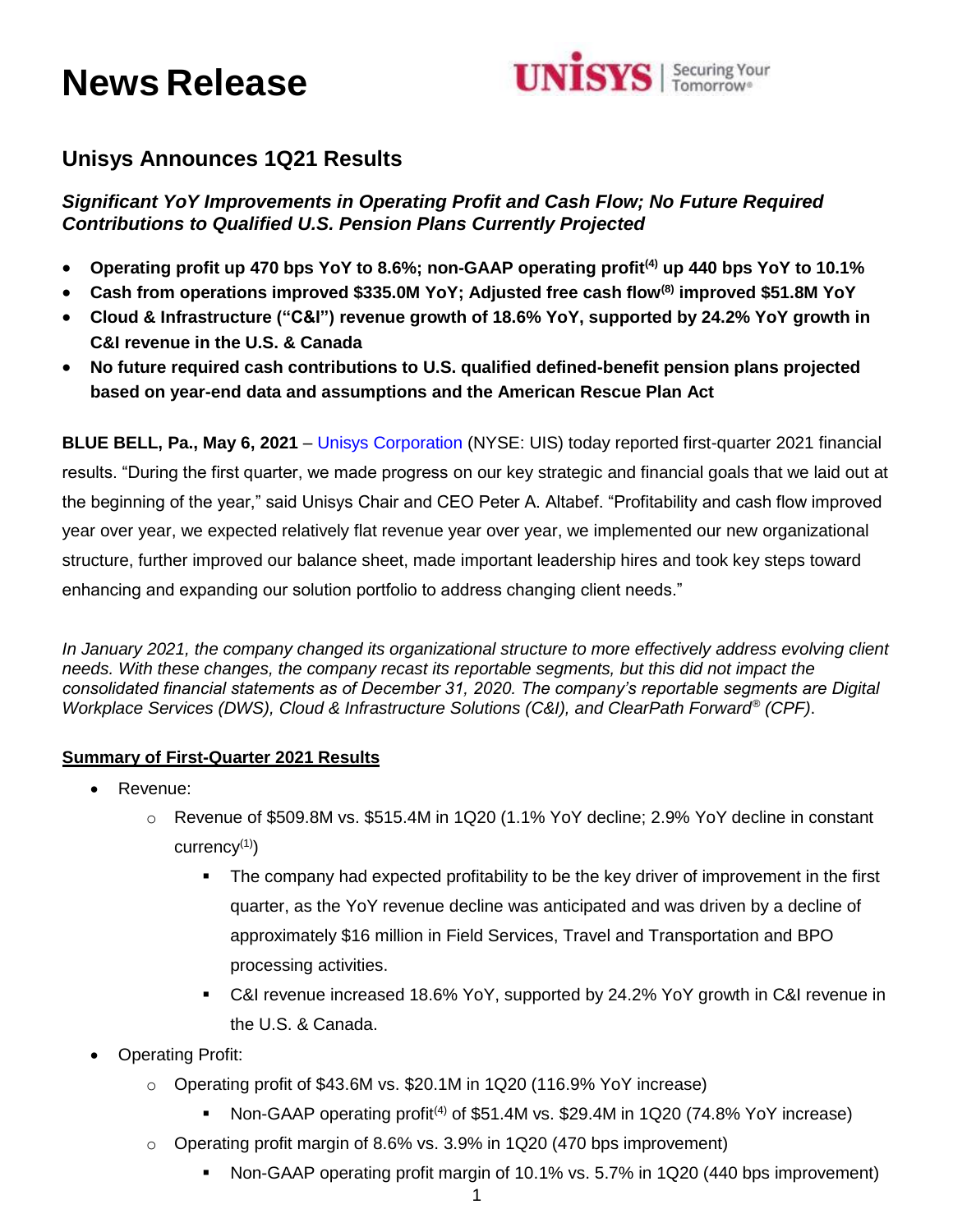- $\circ$  YoY operating profit margin increases driven by year-over-year increases in gross margin for DWS, C&I and CPF, and other improvements to efficiency and related cost-reduction initiatives.
- Adjusted EBITDA and Net Income:
	- $\circ$  Adjusted EBITDA<sup>(5)</sup> of \$93.9M vs. \$72.3M in 1Q20 (29.9% YoY increase)
		- Adjusted EBITDA margin of 18.4% vs. 14.0% in 1Q20 (440 bps improvement)
	- o Net loss from continuing operations of \$157.8M vs. \$53.2M in 1Q20
		- Net income margin of (31.0)% vs. (10.3)% in 1Q20 (2070 bps decline)
		- The company made additional progress toward its goal of \$1.2B in gross pension liability reductions in the quarter, and a required \$158.0M settlement charge related to these pension liability reduction initiatives drove the entirety of the YoY net loss.
	- $\circ$  Non-GAAP net income from continuing operations<sup>(6)</sup> of \$29.8M vs. \$1.2M in 1Q20
		- Non-GAAP net income margin of 5.8% vs. 0.2% in 1Q20 (560 bps improvement)
- Earnings Per Share from Continuing Operations:
	- $\circ$  Loss per share from continuing operations of \$2.45 vs. \$0.85 in 1Q20
		- The company made additional progress toward its goal of \$1.2B in gross pension liability reductions, and a required \$158.0M settlement charge (\$2.45 per share) related to these pension liability reduction initiatives drove the entirety of the net loss per share.
	- $\circ$  Non-GAAP diluted earnings per share from continuing operations<sup>(6)</sup> was \$0.46 vs. \$0.02 in 1Q20
- Cash Flow:
	- $\circ$  Cash used in operations of \$42.9M vs. \$377.9M in 1Q20, an improvement of \$335.0M, helped by \$306.1M lower postretirement contributions in 1Q21
	- $\circ$  Free cash flow<sup>(7)</sup> of \$(70.4)M vs. \$(405.6)M in 1Q20, an improvement of \$335.2M, helped by \$306.1M lower postretirement contributions in 1Q21
	- $\circ$  Adjusted free cash flow<sup>(8)</sup> of \$(24.4)M vs. \$(76.2)M in 1Q20, an improvement of \$51.8M
	- $\circ$  No future-required cash contributions to U.S. qualified defined benefit pension plans projected based on year-end data and assumptions and the American Rescue Plan Act
- Backlog:
	- $\circ$  Total company backlog (which includes license backlog due to new segment structure) of \$3.4B vs. \$3.6B as of 4Q20
		- The company's legacy BPO business and the ClearPath Forward renewal schedule were the largest contributors to the sequential decline in backlog.

# **Financial Highlights by Segment:**

DWS: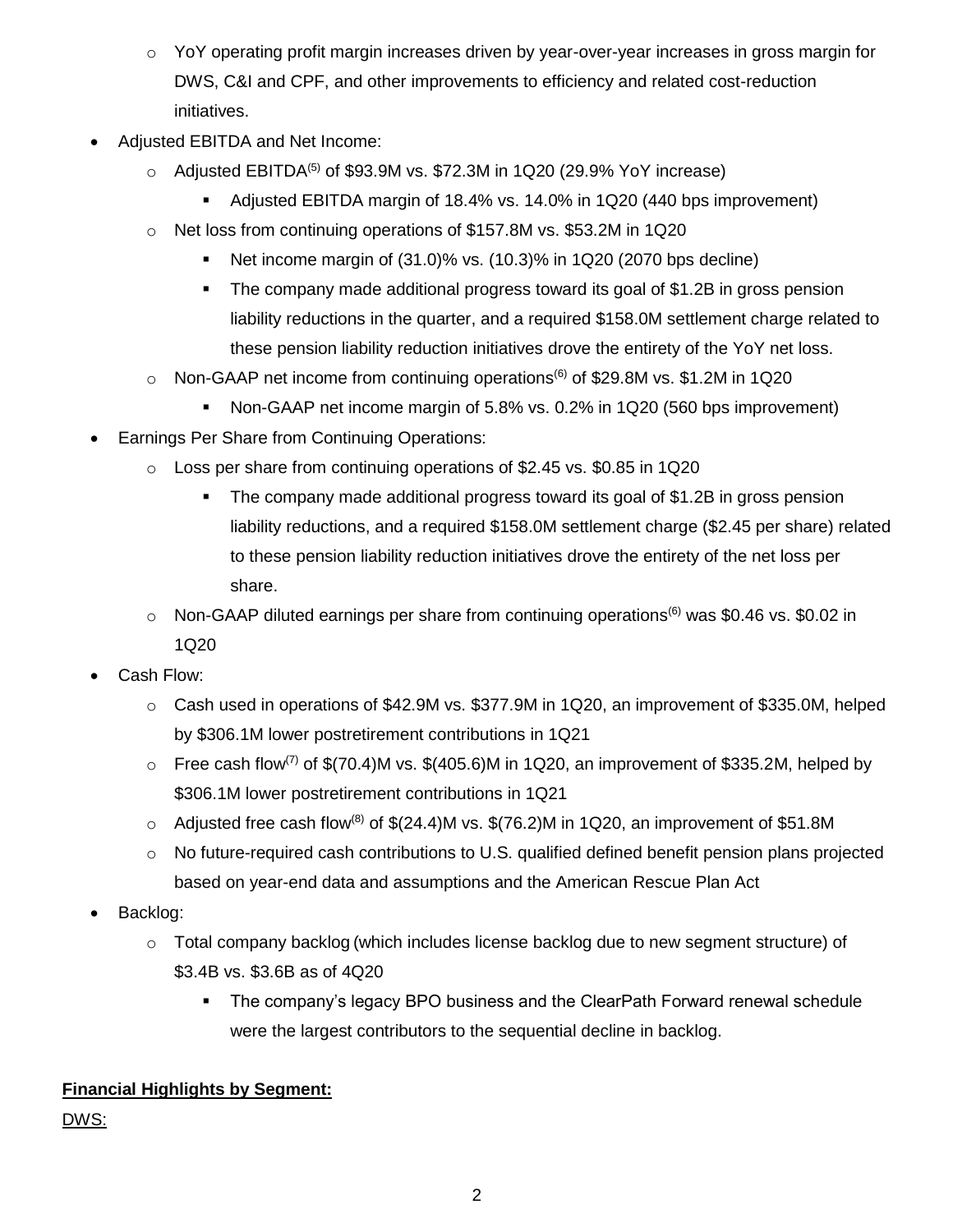- DWS revenue of \$141.1M vs. \$160.2M in 1Q20 (11.9% YoY decline; 13.5% YoY decline in constant currency)
	- o YoY revenue decline was expected and was largely driven by lower revenues in Field Services, one of the company's legacy solutions that has been impacted by COVID-19.
- DWS gross profit of \$18.5M vs. \$7.2M in 1Q20 (156.9% YoY improvement)
	- $\circ$  DWS gross margin of 13.1% vs. 4.5% in 1Q20 (860 bps YoY improvement)
- During 1Q21, the company signed a contract with a global publishing company in EMEA for service desk support, field services and asset management to automate and streamline global user support to help improve the user experience for the client's associates.

# C&I:

- C&I revenue of \$123.3M vs. \$104.0M in 1Q20 (18.6% YoY growth; 15.1% YoY growth in constant currency)
	- o Supported by 24.2% YoY growth in C&I revenue in the U.S. & Canada
- C&I gross profit of \$12.0M vs. \$(2.8)M in 1Q20
	- $\circ$  C&I gross margin of 9.7% vs. (2.7)% in 1Q20 (1240 bps YoY improvement)
- During 1Q21 the company signed a new-scope contract with existing client, California State University (CSU), the nation's largest higher-education system. As part of the new contract, Unisys will provide Financial Operations, Security Operations and Cloud Operations services that will offer the client greater agility to execute digital cloud strategies that better serve the campuses and improve the student experience for nearly 500,000 students.

# CPF:

- CPF revenue of \$167.6M vs. \$171.7M in 1Q20 (2.4% YoY decline; 1.7% YoY decline in constant currency)
	- $\circ$  The YoY constant-currency decline was driven in part by loss of low-margin third-party contracts
- CPF gross profit of \$103.1M vs. \$100.1M in 1Q20 (3.0% YoY increase)
	- $\circ$  CPF gross margin of 61.2% vs. 58.3% in 1Q20 (290 bps YoY increase)
- During 1Q21, the Company began work on a new-scope contract with a European national government agency that manages processing and payment of public pension for 2 million people. Under the contract, Unisys will provide the client with ClearPath Forward consulting services to make their ClearPath Forward system more scalable and more interoperable with other systems.

# **Conference Call**

Unisys will hold a conference call today at 5:00 p.m. Eastern Time to discuss its results. The listen-only webcast, as well as the accompanying presentation materials, can be accessed on the Unisys Investor website at [www.unisys.com/investor.](http://www.unisys.com/investor) Following the call, an audio replay of the webcast, and accompanying presentation materials, can be accessed through the same link.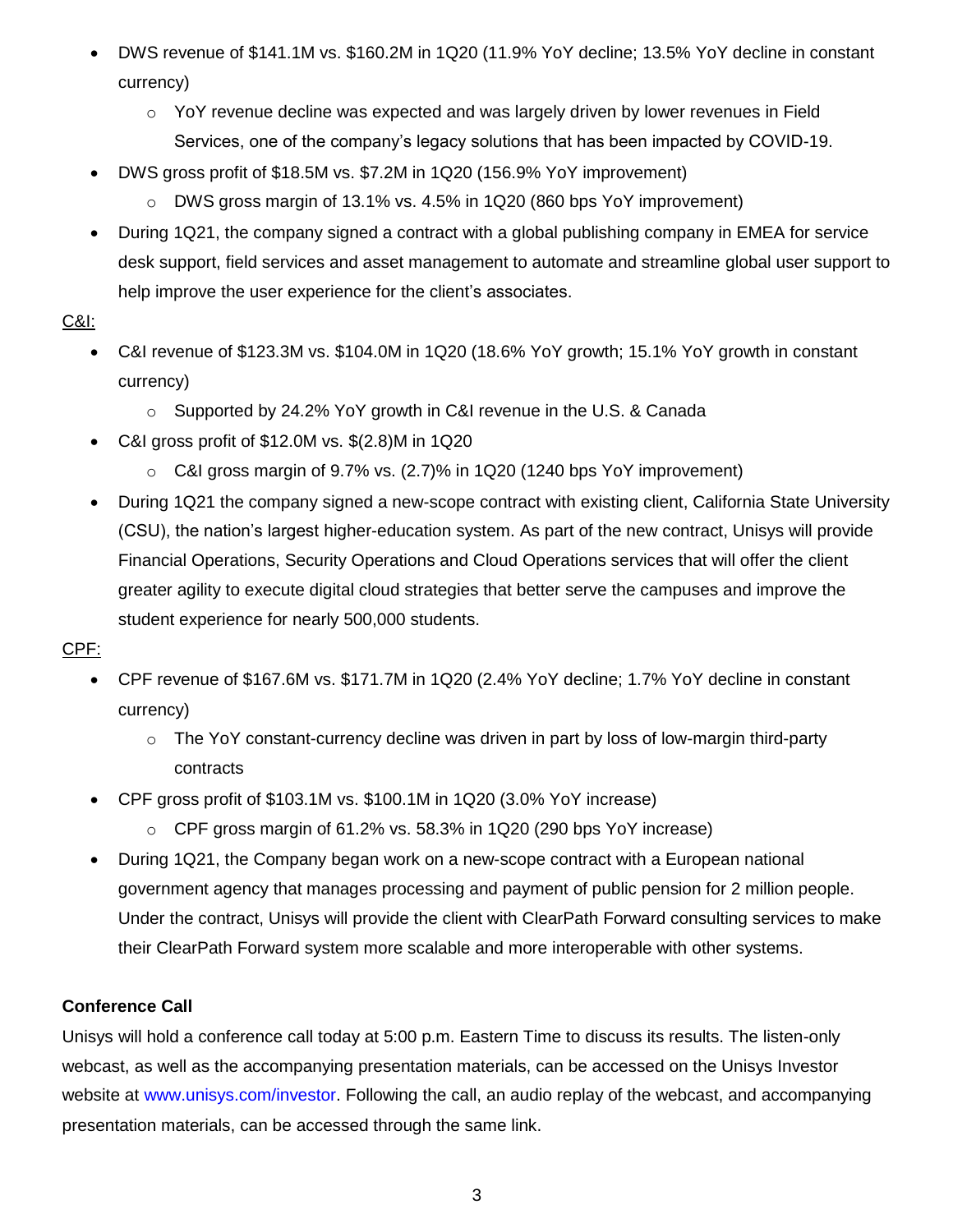(1) **Constant currency** – The company refers to growth rates in constant currency or on a constant currency basis so that the business results can be viewed without the impact of fluctuations in foreign currency exchange rates to facilitate comparisons of the company's business performance from one period to another. Constant currency is calculated by retranslating current and prior period results at a consistent rate.

(2) **Pipeline** – Pipeline represents prospective sale opportunities being pursued or for which bids have been submitted. There is no assurance that pipeline will translate into recorded revenue.

(3) **Total Contract Value** – TCV is the estimated total contractual revenue related to contracts signed in the period without regard for cancellation terms. New business TCV represents TCV attributable to new scope for existing clients and new logo contracts.

#### **Non-GAAP and Other Information**

Although appropriate under generally accepted accounting principles ("GAAP"), the company's results reflect charges that the company believes are not indicative of its ongoing operations and that can make its profitability and liquidity results difficult to compare to prior periods, anticipated future periods, or to its competitors' results. These items consist of certain portions of post-retirement, debt exchange and extinguishment and cost-reduction and other expenses. Management believes each of these items can distort the visibility of trends associated with the company's ongoing performance. Management also believes that the evaluation of the company's financial performance can be enhanced by use of supplemental presentation of its results that exclude the impact of these items in order to enhance consistency and comparativeness with prior or future period results. The following measures are often provided and utilized by the company's management, analysts, and investors to enhance comparability of year-over-year results, as well as to compare results to other companies in our industry.

(4) **Non-GAAP operating profit** – The company recorded pretax post-retirement expense and pretax charges in connection with cost-reduction activities, debt exchange/extinguishment and other expenses. For the company, non-GAAP operating profit excluded these items. The company believes that this profitability measure is more indicative of the company's operating results and aligns those results to the company's external guidance, which is used by the company's management to allocate resources and may be used by analysts and investors to gauge the company's ongoing performance.

(5) **EBITDA & adjusted EBITDA** – Earnings before interest, taxes, depreciation and amortization ("EBITDA") is calculated by starting with net income (loss) from continuing operations attributable to Unisys Corporation common shareholders and adding or subtracting the following items: net income attributable to noncontrolling interests, interest expense (net of interest income), provision for income taxes, depreciation and amortization. Adjusted EBITDA further excludes post-retirement, debt exchange/extinguishment, and cost-reduction and other expenses, non-cash share-based expense, and other (income) expense adjustment. In order to provide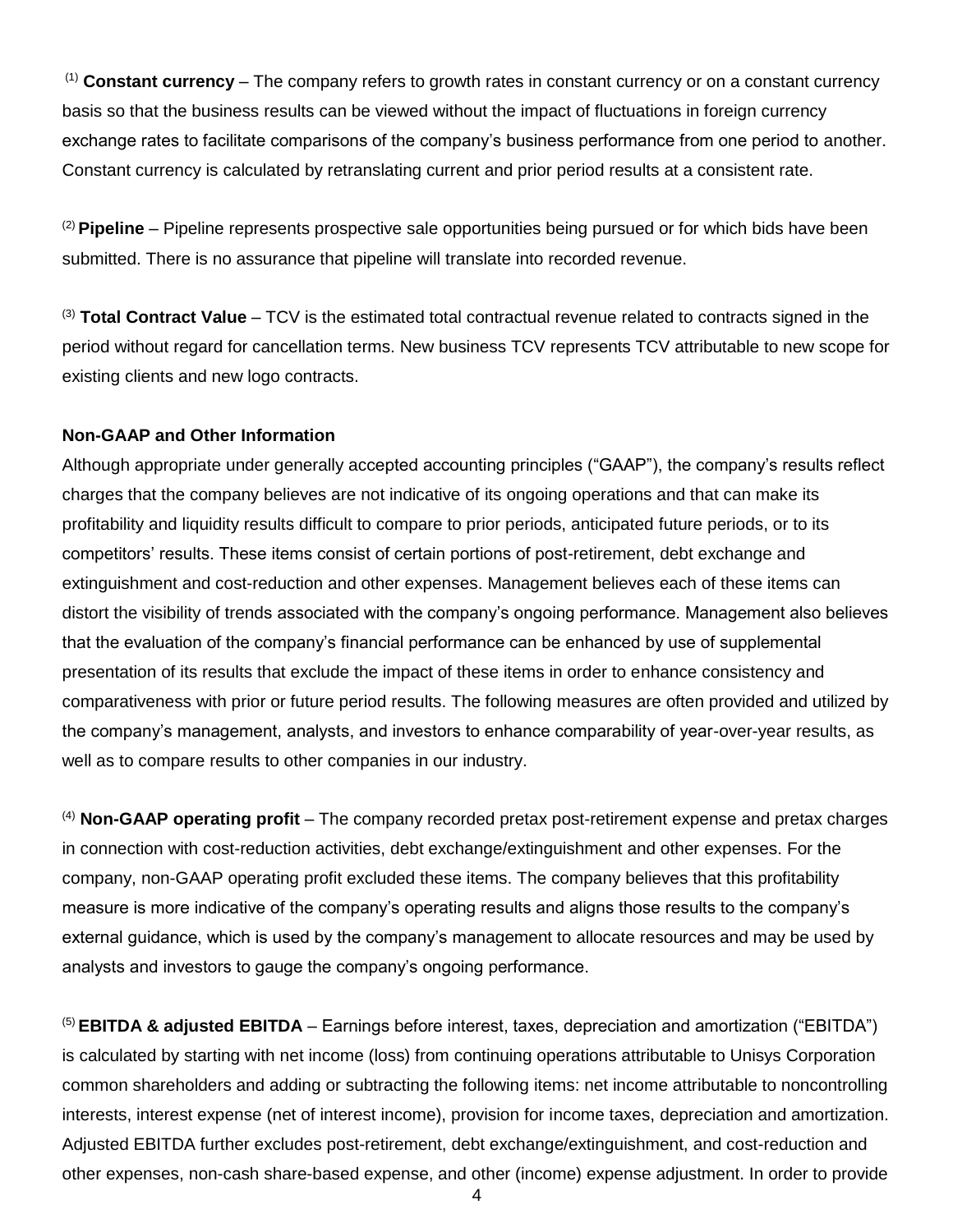investors with additional understanding of the company's operating results, these charges are excluded from the adjusted EBITDA calculation.

(6) **Non-GAAP net income and non-GAAP diluted earnings per share** – The company has recorded postretirement expense and charges in connection with debt exchange/extinguishment and cost-reduction activities and other expenses. Management believes that investors may have a better understanding of the company's performance and return to shareholders by excluding these charges from the GAAP diluted earnings/loss per share calculations. The tax amounts presented for these items for the calculation of non-GAAP diluted earnings per share include the current and deferred tax expense and benefits recognized under GAAP for these amounts.

(7) **Free cash flow** – The company defines free cash flow as cash flow from operations less capital expenditures. Management believes this liquidity measure gives investors an additional perspective on cash flow from on-going operating activities in excess of amounts used for reinvestment.

(8) **Adjusted free cash flow** – Because inclusion of the company's post-retirement contributions, discontinued operations and cost-reduction charges/reimbursements and other payments in free cash flow may distort the visibility of the company's ability to generate cash flow from its operations without the impact of these nonoperational costs, management believes that investors may be interested in adjusted free cash flow, which provides free cash flow before these payments. This liquidity measure was provided to analysts and investors in the form of external guidance and is used by management to measure operating liquidity.

#### **About Unisys**

Unisys is a global IT services company that delivers successful outcomes for the most demanding businesses and governments. Unisys offerings include digital workplace services, cloud and infrastructure services and software operating environments for high-intensity enterprise computing. Unisys integrates security into all of its solutions. For more information on how Unisys delivers for its clients across the government, financial services and commercial markets, visit [www.unisys.com.](http://www.unisys.com/)

#### **Forward-Looking Statements**

Any statements contained in this release that are not historical facts are forward-looking statements as defined in the Private Securities Litigation Reform Act of 1995. Forward-looking statements include, but are not limited to, any projections or expectations of earnings, revenues, annual contract value, total contract value, new business ACV or TCV, backlog or other financial items; any statements of the company's plans, strategies or objectives for future operations; statements regarding future economic conditions or performance; and any statements of belief or expectation. All forward-looking statements rely on assumptions and are subject to various risks and uncertainties that could cause actual results to differ materially from expectations. In particular, statements concerning annual and total contract value are based, in part, on the assumption that each of those contracts will continue for their full contracted term. Risks and uncertainties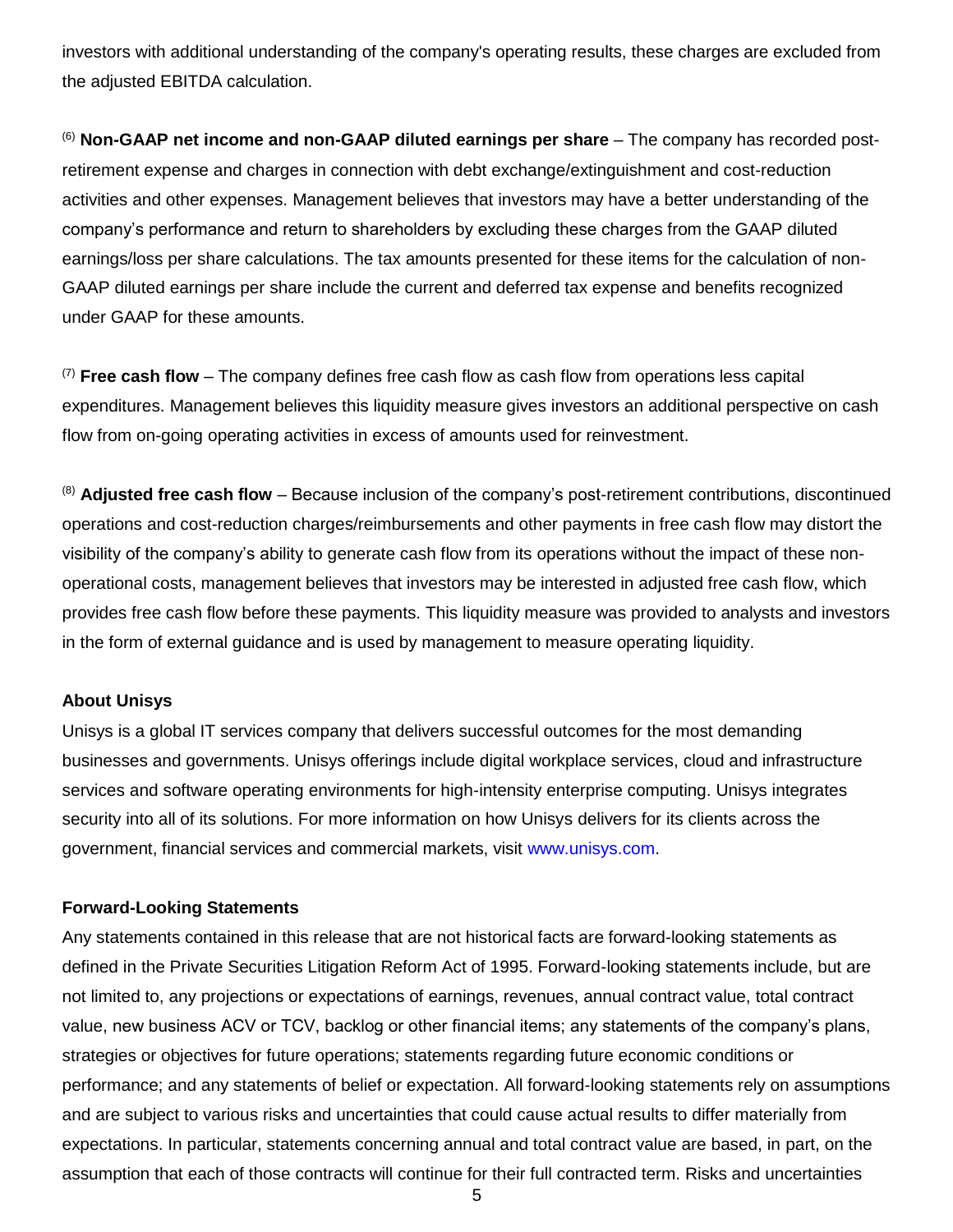that could affect the company's future results include, but are not limited to, the following: uncertainty of the magnitude, duration and spread of the novel coronavirus ("COVID-19") pandemic and the impact of COVID-19 and governments' responses to it on the global economy and our business, growth, reputation, projections, prospects, financial condition, operations, cash flows and liquidity, our ability to attract, motivate and retain experienced personnel in key positions; our ability to grow revenue and expand margin in our Digital Workplace Services and Cloud and Infrastructure businesses; our ability to maintain our installed base and sell new solutions; the potential adverse effects of aggressive competition in the information services and technology marketplace; our ability to effectively anticipate and respond to volatility and rapid technological innovation in our industry; our ability to retain significant clients; our contracts may not be as profitable as expected or provide the expected level of revenues; our ability to develop or acquire the capabilities to enhance the company's solutions; the potential adverse effects of the concentration of the company's business in the global commercial sector of the information technology industry; our significant pension obligations and required cash contributions and the possibility that we may be required to make additional significant cash contributions to our defined benefit pension plans; our ability to use our net operating loss carryforwards and certain other tax attributes may be limited; the risks of doing business internationally when a significant portion of our revenue is derived from international operations; the business and financial risk in implementing future acquisitions or dispositions; cybersecurity breaches could result in significant costs and could harm our business and reputation; the performance and capabilities of third parties with whom we have commercial relationships; a failure to meet standards or expectations with respect to the company's environmental, social and governance practices; our ability to access financing markets; a reduction in our credit rating; the adverse effects of global economic conditions, acts of war, terrorism, natural disasters or the widespread outbreak of infectious diseases; the impact of Brexit could adversely affect the company's operations in the United Kingdom as well as the funded status of the company's U.K. pension plans; a significant disruption in our IT systems could adversely affect our business and reputation; we may face damage to our reputation or legal liability if our clients are not satisfied with our services or products; the potential for intellectual property infringement claims to be asserted against us or our clients; the possibility that legal proceedings could affect our results of operations or cash flow or may adversely affect our business or reputation; and the company's consideration of all available information following the end of the quarter and before the filing of the Form 10-Q and the possible impact of this subsequent event information on its financial statements for the reporting period. Additional discussion of factors that could affect the company's future results is contained in its periodic filings with the Securities and Exchange Commission. The company assumes no obligation to update any forward-looking statements.

#### **Contacts:**

Investors: Courtney Holben, Unisys, 215-986-3379 [courtney.holben@unisys.com](mailto:courtney.holben@unisys.com)

Media: John Clendening, Unisys, 214-403-1981 [john.clendening@unisys.com](mailto:john.clendening@unisys.com)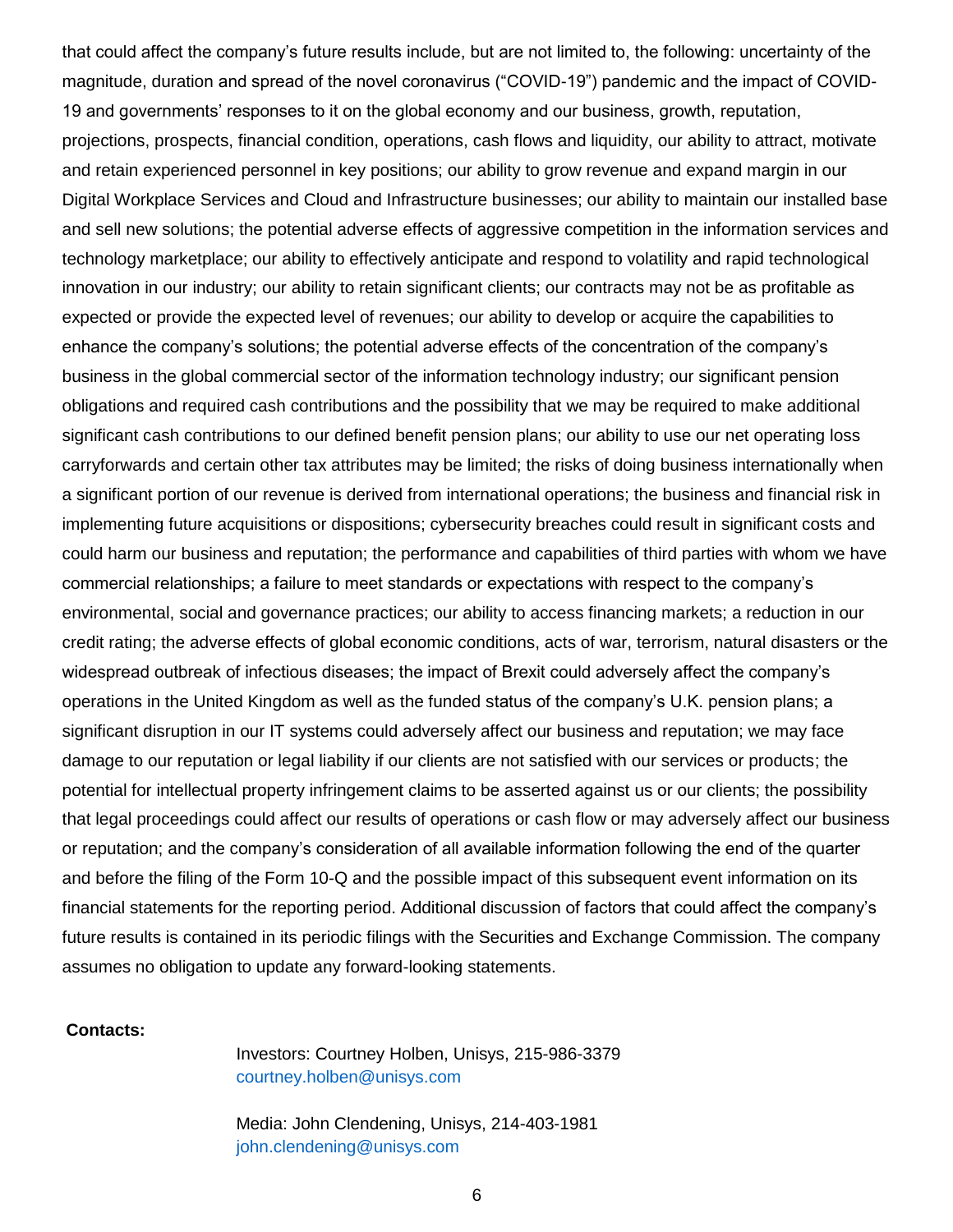#### RELEASE NO.: 0506/9832

Unisys and other Unisys products and services mentioned herein, as well as their respective logos, are trademarks or registered trademarks of Unisys Corporation. Any other brand or product referenced herein is acknowledged to be a trademark or registered trademark of its respective holder.

###

UIS-Q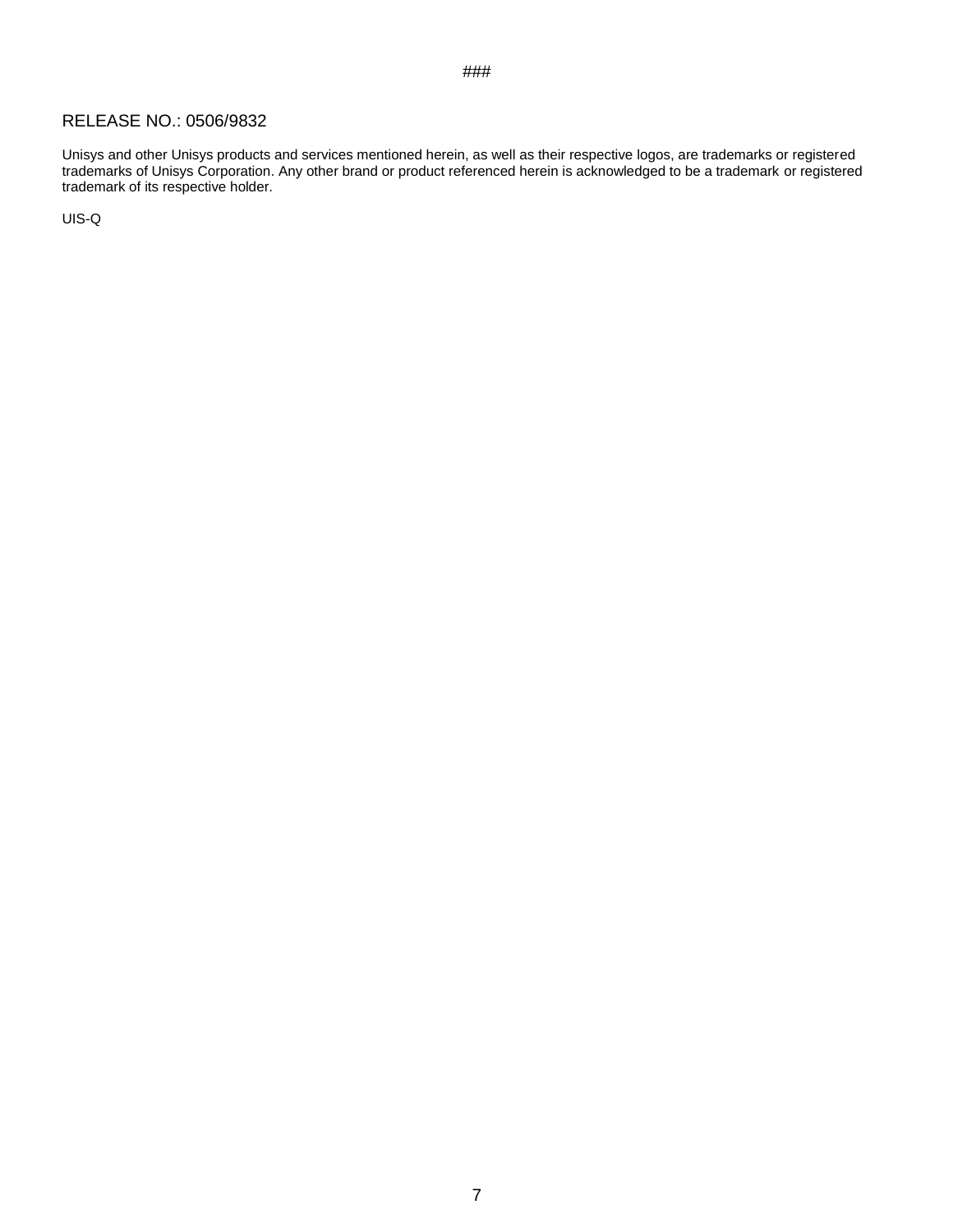# **UNISYS CORPORATION CONSOLIDATED STATEMENTS OF INCOME (LOSS) (Unaudited) (Millions, except per share data)**

|                                                                        | <b>Three Months Ended</b><br><u>March 31.</u> |         |    |           |  |
|------------------------------------------------------------------------|-----------------------------------------------|---------|----|-----------|--|
|                                                                        |                                               | 2021    |    | 2020      |  |
| <b>Revenue</b>                                                         |                                               |         |    |           |  |
| Services                                                               | \$                                            | 420.4   | \$ | 425.9     |  |
| Technology                                                             |                                               | 89.4    |    | 89.5      |  |
|                                                                        |                                               | 509.8   |    | 515.4     |  |
| <b>Costs and expenses</b>                                              |                                               |         |    |           |  |
| Cost of revenue                                                        |                                               |         |    |           |  |
| <b>Services</b>                                                        |                                               | 338.7   |    | 375.7     |  |
| Technology                                                             |                                               | 31.9    |    | 26.6      |  |
|                                                                        |                                               | 370.6   |    | 402.3     |  |
| Selling, general and administrative                                    |                                               | 90.0    |    | 86.8      |  |
| Research and development                                               |                                               | 5.6     |    | 6.2       |  |
|                                                                        |                                               | 466.2   |    | 495.3     |  |
| <b>Operating income</b>                                                |                                               | 43.6    |    | 20.1      |  |
| Interest expense                                                       |                                               | 10.1    |    | 13.9      |  |
| Other (expense), net                                                   |                                               | (182.6) |    | (48.1)    |  |
| Loss from continuing operations before income taxes                    |                                               | (149.1) |    | (41.9)    |  |
| Provision for income taxes                                             |                                               | 8.4     |    | 10.8      |  |
| Consolidated net loss from continuing operations                       |                                               | (157.5) |    | (52.7)    |  |
| Net income attributable to noncontrolling interests                    |                                               | 0.3     |    | 0.5       |  |
| Net loss from continuing operations attributable to Unisys Corporation |                                               | (157.8) |    | (53.2)    |  |
| Income from discontinued operations, net of tax                        |                                               |         |    | 1,068.5   |  |
| Net income (loss) attributable to Unisys Corporation                   | S.                                            | (157.8) |    | \$1,015.3 |  |
| Earnings (loss) per share attributable to Unisys Corporation           |                                               |         |    |           |  |
| <b>Basic</b>                                                           |                                               |         |    |           |  |
| Continuing operations                                                  | \$                                            | (2.45)  | \$ | (0.85)    |  |
| Discontinued operations                                                |                                               |         |    | 17.06     |  |
| <b>Total</b>                                                           | \$                                            | (2.45)  | \$ | 16.21     |  |
| <b>Diluted</b>                                                         |                                               |         |    |           |  |
| Continuing operations                                                  | \$                                            | (2.45)  | \$ | (0.85)    |  |
| Discontinued operations                                                |                                               |         |    | 17.06     |  |
| <b>Total</b>                                                           | \$                                            | (2.45)  | \$ | 16.21     |  |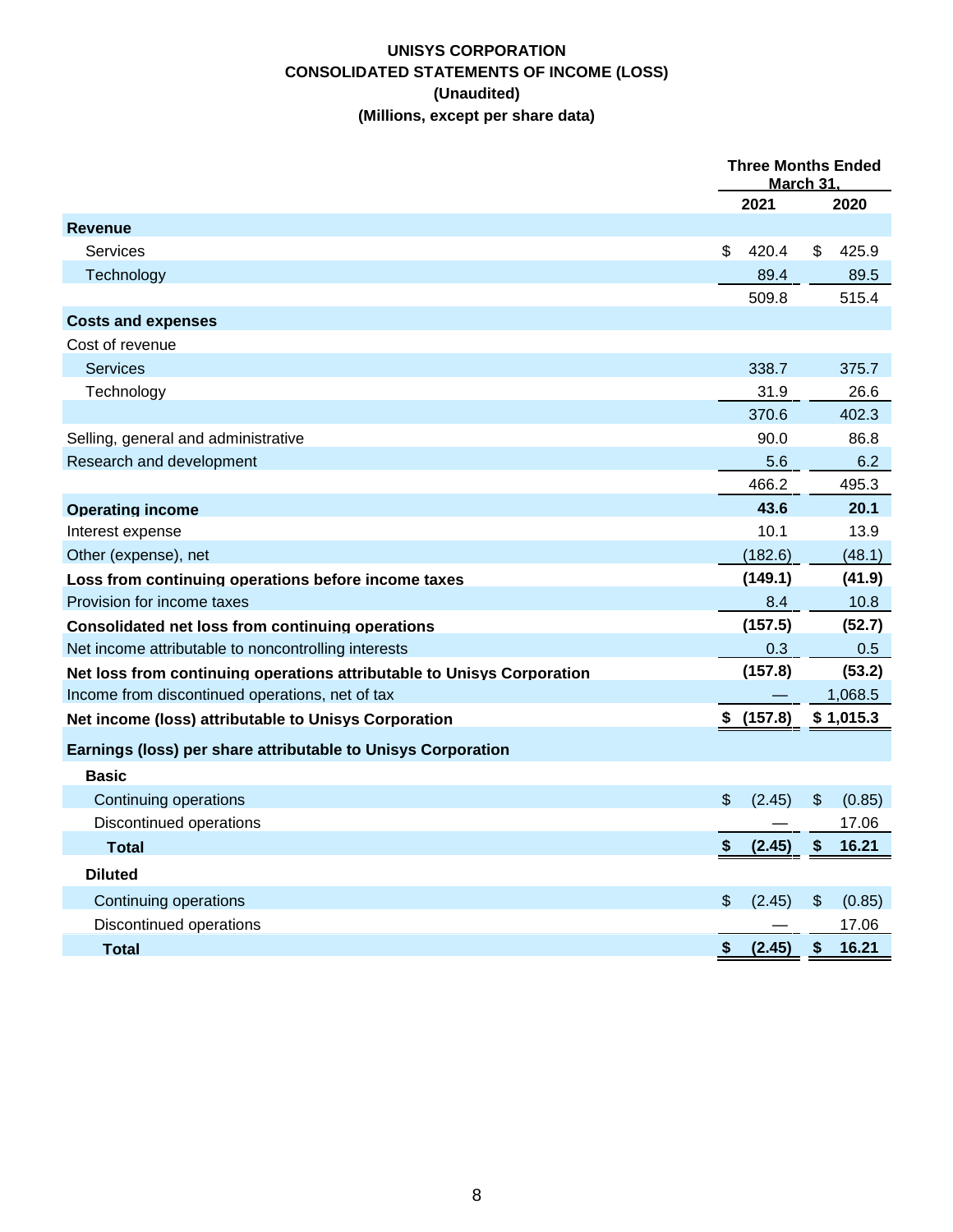## **UNISYS CORPORATION SEGMENT RESULTS (Unaudited) (Millions)**

|                                   |               | Total  |               | <b>DWS</b> | C&I         | <b>CPF</b> |        |     | Other |
|-----------------------------------|---------------|--------|---------------|------------|-------------|------------|--------|-----|-------|
| Three Months Ended March 31, 2021 |               |        |               |            |             |            |        |     |       |
| Customer revenue                  | $\frac{1}{2}$ | 509.8  | \$            | 141.1      | \$<br>123.3 | \$         | 167.6  | \$. | 77.8  |
| Intersegment                      |               |        |               |            |             |            | 1.0    |     | (1.0) |
| Total revenue                     | \$.           | 509.8  | $\frac{1}{2}$ | 141.1      | \$<br>123.3 | \$.        | 168.6  | \$. | 76.8  |
| Gross profit percent              |               | 27.3 % |               | 13.1%      | 9.7%        |            | 61.2%  |     |       |
| Three Months Ended March 31, 2020 |               |        |               |            |             |            |        |     |       |
| Customer revenue                  | \$            | 515.4  | \$            | 160.2      | \$<br>104.0 | \$         | 171.7  | \$  | 79.5  |
| Intersegment                      |               |        |               |            |             |            | 0.1    |     | (0.1) |
| Total revenue                     |               | 515.4  | \$            | 160.2      | \$<br>104.0 | \$         | 171.8  |     | 79.4  |
| Gross profit percent              |               | 21.9 % |               | 4.5 %      | (2.7)%      |            | 58.3 % |     |       |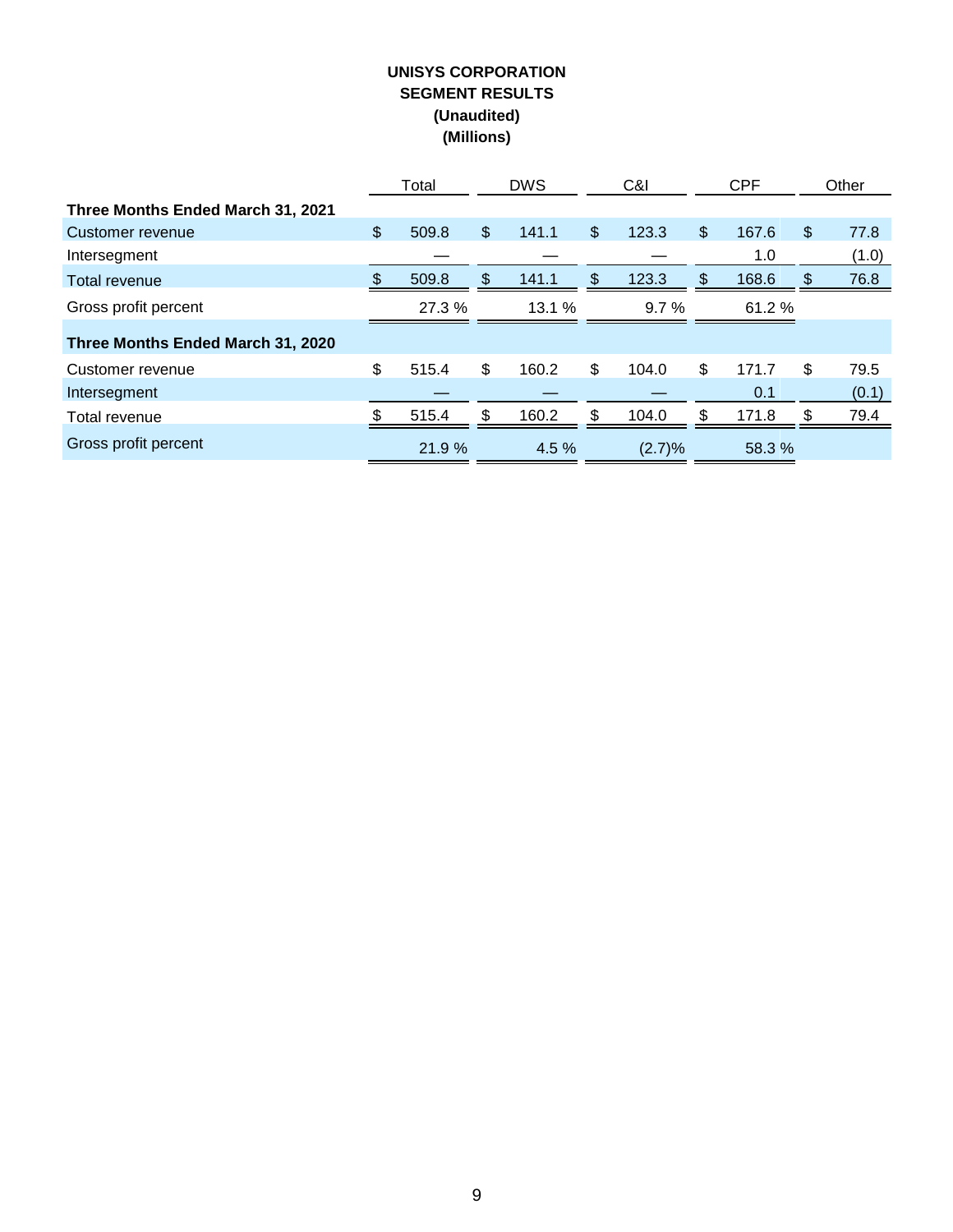# **UNISYS CORPORATION CONSOLIDATED BALANCE SHEETS (Unaudited) (Millions)**

|                                                | March 31,<br>2021 | December 31,<br>2020 |         |  |
|------------------------------------------------|-------------------|----------------------|---------|--|
| <b>Assets</b>                                  |                   |                      |         |  |
| Current assets:                                |                   |                      |         |  |
| Cash and cash equivalents                      | \$<br>716.6       | $\$\$                | 898.5   |  |
| Accounts receivable, net                       | 410.3             |                      | 460.5   |  |
| <b>Contract assets</b>                         | 45.1              |                      | 44.3    |  |
| Inventories                                    | 9.6               |                      | 13.4    |  |
| Prepaid expenses and other current assets      | 99.0              |                      | 89.3    |  |
| <b>Total current assets</b>                    | 1,280.6           |                      | 1,506.0 |  |
| <b>Properties</b>                              | 704.6             |                      | 727.0   |  |
| Less-accumulated depreciation and amortization | 597.7             |                      | 616.5   |  |
| Properties, net                                | 106.9             |                      | 110.5   |  |
| Outsourcing assets, net                        | 163.6             |                      | 173.9   |  |
| Marketable software, net                       | 195.5             |                      | 193.6   |  |
| Operating lease right-of-use assets            | 70.8              |                      | 79.3    |  |
| Prepaid postretirement assets                  | 188.2             |                      | 187.5   |  |
| Deferred income taxes                          | 134.1             |                      | 136.2   |  |
| Goodwill                                       | 108.6             |                      | 108.6   |  |
| Restricted cash                                | 9.9               |                      | 8.2     |  |
| Other long-term assets                         | 198.5             |                      | 204.1   |  |
| <b>Total assets</b>                            | \$<br>2,456.7     | \$                   | 2,707.9 |  |
| <b>Liabilities and deficit</b>                 |                   |                      |         |  |
| <b>Current liabilities:</b>                    |                   |                      |         |  |
| Current maturities of long-term-debt           | \$<br>19.9        | $\mathfrak{S}$       | 102.8   |  |
| Accounts payable                               | 172.7             |                      | 223.2   |  |
| Deferred revenue                               | 248.0             |                      | 257.1   |  |
| Other accrued liabilities                      | 289.3             |                      | 352.0   |  |
| <b>Total current liabilities</b>               | 729.9             |                      | 935.1   |  |
| Lona-term debt                                 | 521.2             |                      | 527.1   |  |
| Long-term postretirement liabilities           | 1,230.0           |                      | 1,286.1 |  |
| Long-term deferred revenue                     | 138.3             |                      | 137.9   |  |
| Long-term operating lease liabilities          | 57.5              |                      | 62.4    |  |
| Other long-term liabilities                    | 65.6              |                      | 71.4    |  |
| Commitments and contingencies                  |                   |                      |         |  |
| Total Unisys Corporation stockholders' deficit | (331.6)           |                      | (356.8) |  |
| Noncontrolling interests                       | 45.8              |                      | 44.7    |  |
| <b>Total deficit</b>                           | (285.8)           |                      | (312.1) |  |
| <b>Total liabilities and deficit</b>           | \$<br>2,456.7     | \$                   | 2,707.9 |  |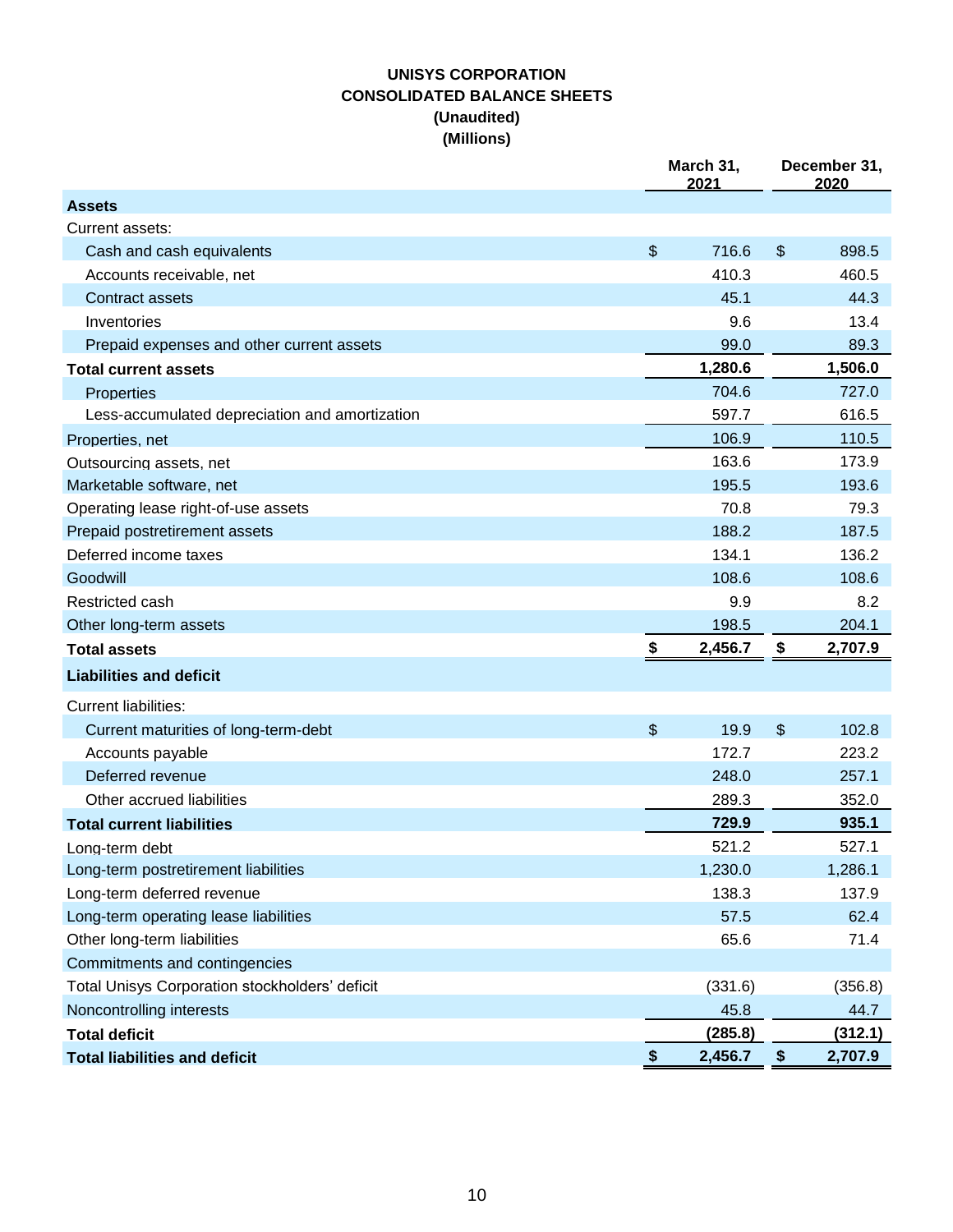# **UNISYS CORPORATION CONSOLIDATED STATEMENTS OF CASH FLOWS (Unaudited) (Millions)**

|                                                                                           | <b>Three Months Ended</b><br>March 31. |              |
|-------------------------------------------------------------------------------------------|----------------------------------------|--------------|
|                                                                                           | 2021                                   | 2020         |
| <b>Cash flows from operating activities</b>                                               |                                        |              |
| Consolidated net loss from continuing operations                                          | \$<br>(157.5)                          | \$<br>(52.7) |
| Income from discontinued operations, net of tax                                           |                                        | 1,068.5      |
| Adjustments to reconcile consolidated net loss to net cash used for operating activities: |                                        |              |
| Gain on sale of U.S. Federal business                                                     |                                        | (1,059.5)    |
| Foreign currency translation losses                                                       | 2.9                                    | 15.8         |
| Non-cash interest expense                                                                 | 0.9                                    | 1.5          |
| Employee stock compensation                                                               | 3.3                                    | 5.1          |
| Depreciation and amortization of properties                                               | 7.6                                    | 8.2          |
| Depreciation and amortization of outsourcing assets                                       | 16.1                                   | 16.0         |
| Amortization of marketable software                                                       | 15.5                                   | 13.6         |
| Other non-cash operating activities                                                       | (0.6)                                  | 0.2          |
| Loss on disposal of capital assets                                                        | 0.8                                    | 0.8          |
| Postretirement contributions                                                              | (21.6)                                 | (327.7)      |
| Postretirement expense                                                                    | 169.0                                  | 23.5         |
| Deferred income taxes, net                                                                | (2.0)                                  | (5.6)        |
| Changes in operating assets and liabilities                                               |                                        |              |
| Receivables, net and contract assets                                                      | 48.8                                   | (18.6)       |
| Inventories                                                                               | 3.7                                    | 5.6          |
| Other assets                                                                              | (15.2)                                 | (14.2)       |
| Accounts payable and current liabilities                                                  | (124.8)                                | (58.0)       |
| Other liabilities                                                                         | 10.2                                   | (0.4)        |
| Net cash used for operating activities                                                    | (42.9)                                 | (377.9)      |
| Cash flows from investing activities                                                      |                                        |              |
| Net proceeds from sale of U.S. Federal business                                           |                                        | 1,164.7      |
| Proceeds from investments                                                                 | 1,229.5                                | 828.8        |
| Purchases of investments                                                                  | (1, 235.5)                             | (870.5)      |
| Investment in marketable software                                                         | (17.4)                                 | (17.3)       |
| Capital additions of properties                                                           | (5.1)                                  | (5.6)        |
| Capital additions of outsourcing assets                                                   | (5.0)                                  | (4.8)        |
| Other                                                                                     | (0.4)                                  | (1.5)        |
| Net cash (used for) provided by investing activities                                      | (33.9)                                 | 1,093.8      |
| <b>Cash flows from financing activities</b>                                               |                                        |              |
| Net proceeds from short-term borrowings                                                   |                                        | 59.5         |
| Proceeds from issuance of long-term debt                                                  | 1.5                                    | 2.1          |
| Payments of long-term debt                                                                | (91.6)                                 | (6.1)        |
| Proceeds from exercise of stock options                                                   | 2.7                                    |              |
| Other                                                                                     | (7.4)                                  | (4.7)        |
| Net cash (used for) provided by financing activities                                      | (94.8)                                 | 50.8         |
| Effect of exchange rate changes on cash, cash equivalents and restricted cash             | (8.6)                                  | (31.0)       |
| Increase (decrease) in cash, cash equivalents and restricted cash                         | (180.2)                                | 735.7        |
| Cash, cash equivalents and restricted cash, beginning of period                           | 906.7                                  | 551.8        |
| Cash, cash equivalents and restricted cash, end of period                                 | \$<br>726.5                            | \$1,287.5    |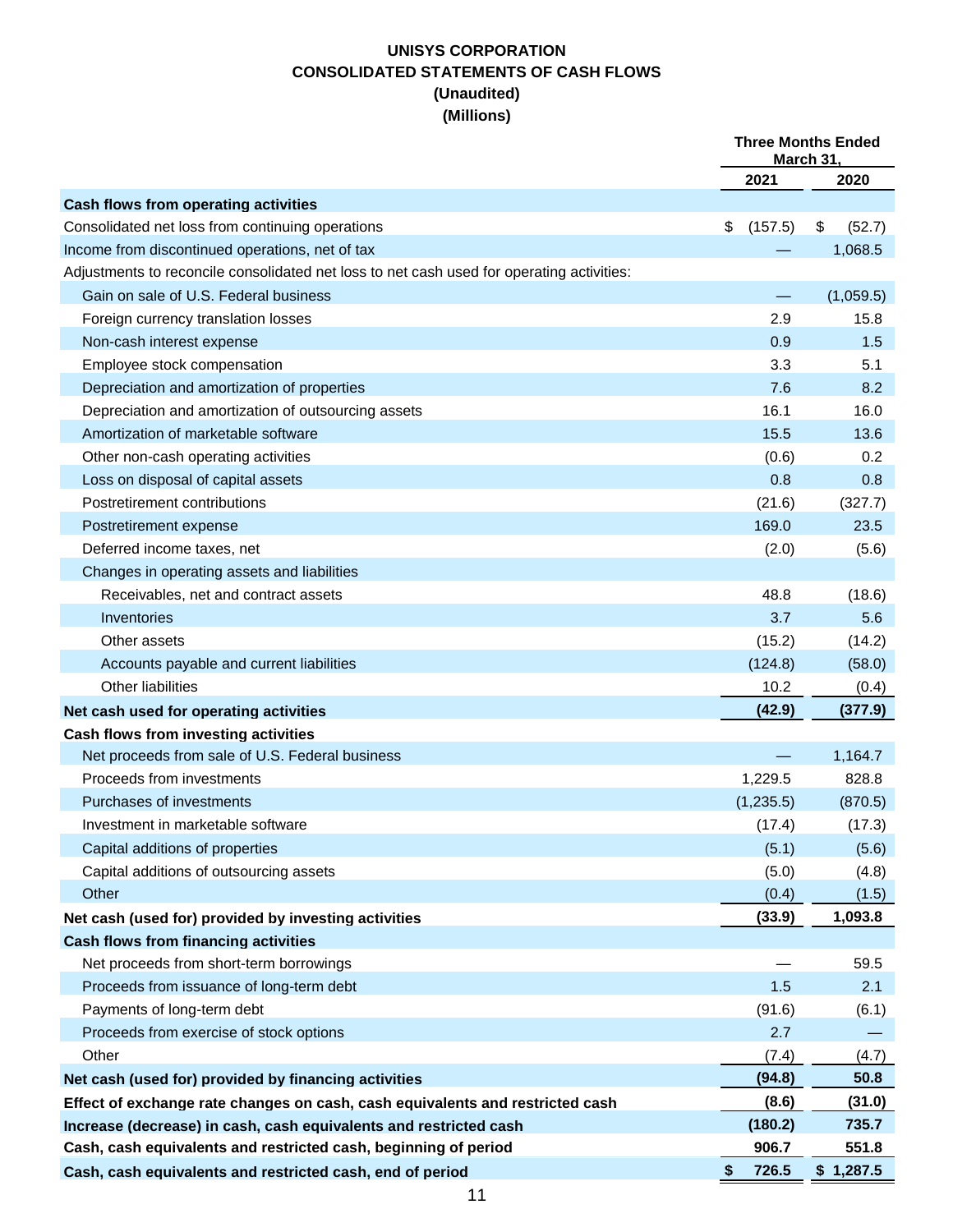## **UNISYS CORPORATION RECONCILIATIONS OF SELECTED GAAP MEASURES TO NON-GAAP MEASURES (Unaudited) (Millions, except per share data)**

|                                                                                                               |                          | <b>Three Months Ended</b> |            |               |        |
|---------------------------------------------------------------------------------------------------------------|--------------------------|---------------------------|------------|---------------|--------|
|                                                                                                               |                          | March 31,                 |            |               |        |
|                                                                                                               |                          |                           | 2021       |               | 2020   |
| GAAP net loss from continuing operations attributable to Unisys Corporation                                   |                          |                           | \$ (157.8) | \$            | (53.2) |
| Postretirement expense:                                                                                       | pretax                   |                           | 169.0      |               | 23.5   |
|                                                                                                               | tax                      |                           | 0.4        |               | 0.3    |
|                                                                                                               | net of tax               |                           | 168.6      |               | 23.2   |
| Cost reduction and other expenses:                                                                            | pretax                   |                           | 19.1       |               | 31.8   |
|                                                                                                               | tax                      |                           | 0.1        |               | 0.6    |
|                                                                                                               | net of tax               |                           | 19.0       |               | 31.2   |
|                                                                                                               | minority interest        |                           |            |               |        |
|                                                                                                               | net of minority interest |                           | 19.0       |               | 31.2   |
| Non-GAAP net income from continuing operations attributable to Unisys Corporation                             |                          |                           | 29.8       |               | $1.2$  |
| Add interest expense on convertible notes                                                                     |                          |                           |            |               |        |
| Non-GAAP net income attributable to Unisys Corporation for diluted earnings per<br>share                      |                          | 5                         | 29.8       | S             | 1.2    |
| Weighted average shares (thousands)                                                                           |                          |                           | 64,423     |               | 62,650 |
| Plus incremental shares from assumed conversion:                                                              |                          |                           |            |               |        |
|                                                                                                               | Employee stock plans     |                           | 1,067      |               | 522    |
|                                                                                                               | Convertible notes        |                           |            |               |        |
| Non-GAAP adjusted weighted average shares                                                                     |                          |                           | 65,490     |               | 63,172 |
| Diluted earnings (loss) per share from continuing operations                                                  |                          |                           |            |               |        |
| <b>GAAP basis</b>                                                                                             |                          |                           |            |               |        |
| GAAP net loss from continuing operations attributable to Unisys Corporation for diluted<br>earnings per share |                          | \$                        | (157.8)    | $\frac{1}{2}$ | (53.2) |
| Divided by weighted average shares                                                                            |                          |                           | 64,423     |               | 62,650 |
| <b>GAAP diluted loss per share</b>                                                                            |                          | \$                        | (2.45)     | \$            | (0.85) |
| <b>Non-GAAP basis</b>                                                                                         |                          |                           |            |               |        |
| Non-GAAP net income from continuing operations attributable to Unisys Corporation for                         |                          |                           |            |               |        |
| diluted earnings per share                                                                                    |                          | \$                        | 29.8       | \$            | 1.2    |
| Divided by Non-GAAP adjusted weighted average shares                                                          |                          |                           | 65,490     |               | 63,172 |
| Non-GAAP diluted income per share                                                                             |                          | \$                        | 0.46       | \$            | 0.02   |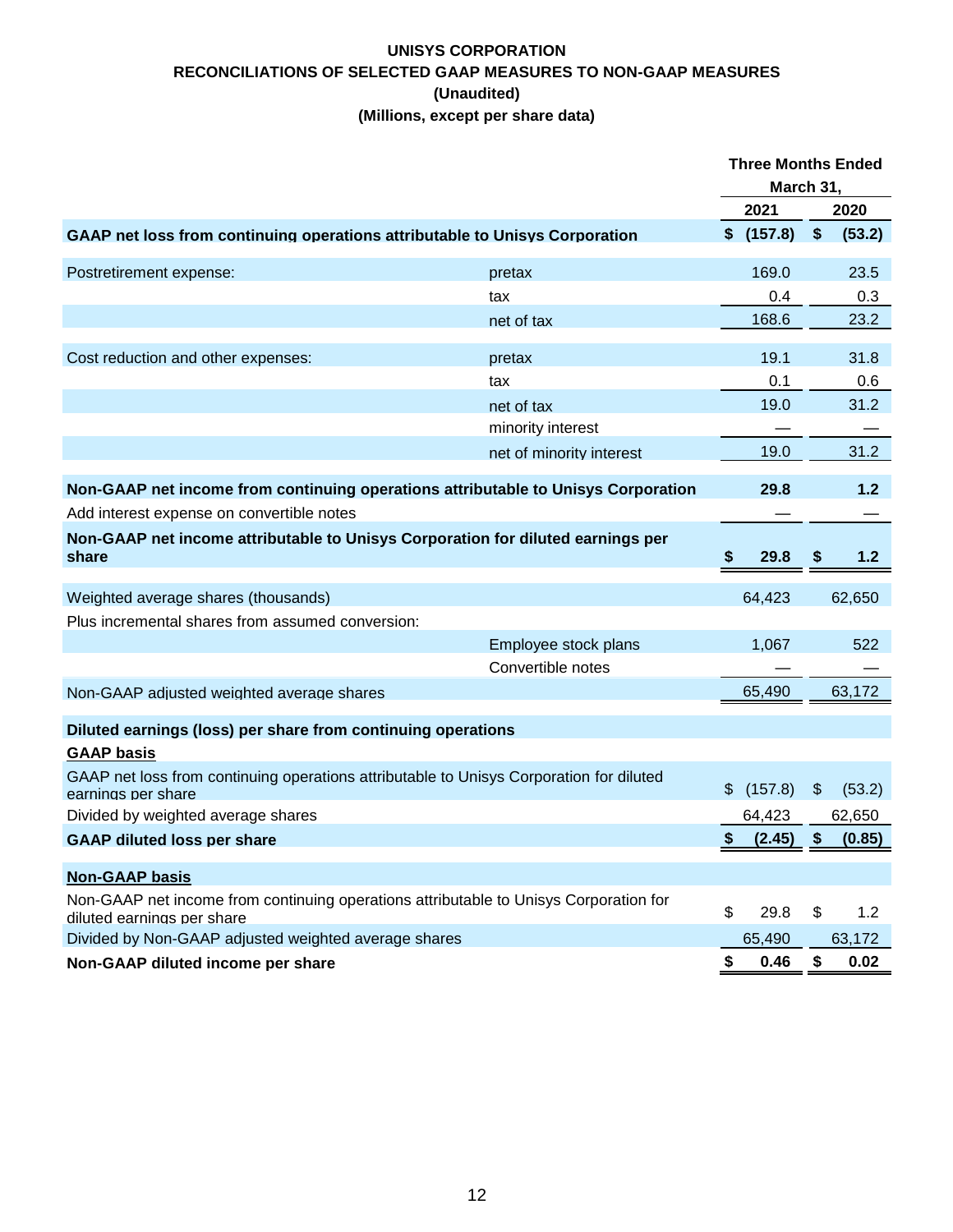# **UNISYS CORPORATION RECONCILIATIONS OF GAAP TO NON-GAAP (Unaudited) (Millions)**

# **FREE CASH FLOW**

|                                        | <b>Three Months Ended</b> |        |    |         |
|----------------------------------------|---------------------------|--------|----|---------|
|                                        | March 31,                 |        |    |         |
|                                        |                           | 2021   |    | 2020    |
| Cash provided by (used for) operations | \$                        | (42.9) | \$ | (377.9) |
| Additions to marketable software       |                           | (17.4) |    | (17.3)  |
| Additions to properties                |                           | (5.1)  |    | (5.6)   |
| Additions to outsourcing assets        |                           | (5.0)  |    | (4.8)   |
| Free cash flow                         |                           | (70.4) |    | (405.6) |
| Postretirement funding                 |                           | 21.6   |    | 327.7   |
| Discontinued operations                |                           |        |    | (9.0)   |
| Cost reduction and other payments      |                           | 24.4   |    | 10.7    |
| <b>Adjusted free cash flow</b>         | \$                        | (24.4) | S  | (76.2)  |